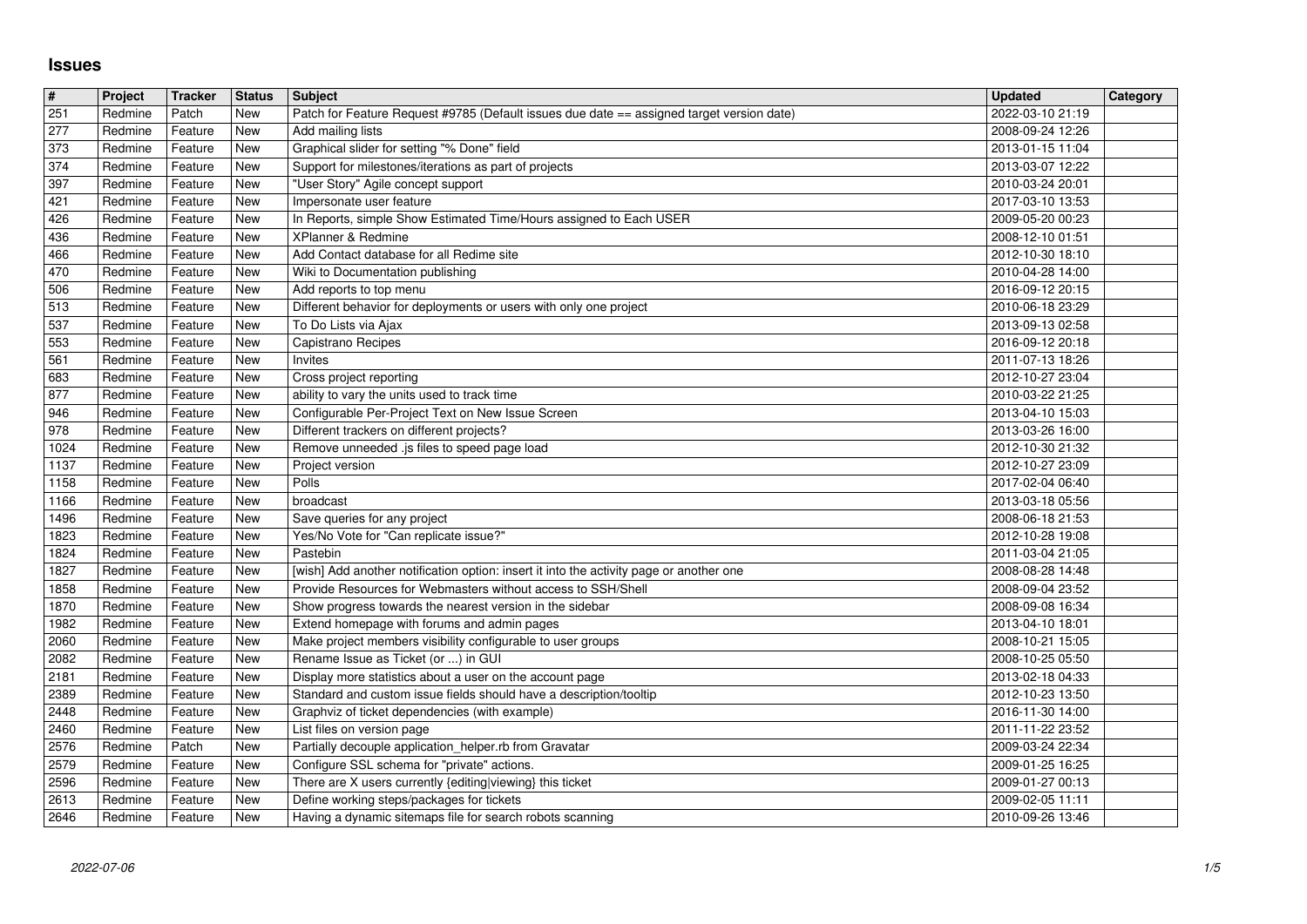| $\overline{\mathbf{H}}$<br>2671 | Project<br>Redmine | <b>Tracker</b><br>Feature | <b>Status</b><br>New | <b>Subject</b>                                                                                                                     | <b>Updated</b><br>2009-02-09 18:31   | Category |
|---------------------------------|--------------------|---------------------------|----------------------|------------------------------------------------------------------------------------------------------------------------------------|--------------------------------------|----------|
| 2675                            | Redmine            | Feature                   | New                  | Reports to show people's working performance and project overview status.<br>Watch - add a personal comment                        | 2009-02-05 09:25                     |          |
| 2678<br>2686                    | Redmine<br>Redmine | Feature<br>Feature        | New<br>New           | Search and stats on workflow transitions<br>Role adminsitration with many projects / users -> grid overview, one submit            | 2013-04-11 12:50<br>2020-09-08 12:04 |          |
| 2709                            | Redmine            | Feature                   | New                  | Modify default values                                                                                                              | 2013-03-18 07:53                     |          |
| 2728<br>2880                    | Redmine<br>Redmine | Feature<br>Feature        | New<br>New           | Offline Support<br>Possibility to know if an issue has been read by assignee                                                       | 2013-04-19 22:56<br>2013-03-18 13:59 |          |
| 2885                            | Redmine            | Feature                   | New                  | A segregated numbering per project<br>Tagging in Redmine                                                                           | 2013-03-18 17:08                     |          |
| 2897<br>2951                    | Redmine<br>Redmine | Feature<br>Feature        | New<br><b>New</b>    | I would like to see Summery filtered on Versions                                                                                   | 2018-08-26 22:55<br>2009-03-13 12:18 |          |
| 3001<br>3031                    | Redmine<br>Redmine | Feature<br>Feature        | New<br>New           | "Assign to" history in filter or etc.<br>context menu won't allow Assigned_To change cross projects                                | 2017-09-21 12:38<br>2009-03-23 18:10 |          |
| 3048                            | Redmine            | Feature                   | New                  | Central Wiki, FAQ, Documents, etc. for different Projects                                                                          | 2010-07-21 19:21                     |          |
| 3077<br>3090                    | Redmine<br>Redmine | Feature<br>Feature        | New<br>New           | Customer Feedback System<br>field "Assigned to" with roles                                                                         | 2013-03-18 20:51<br>2013-03-18 16:50 |          |
| 3103<br>3125                    | Redmine<br>Redmine | Feature<br>Feature        | New<br>New           | function suggestion about open area of information<br>Merging 2 different Redmine Installations                                    | 2009-04-02 07:45<br>2018-02-27 04:46 |          |
| 3146                            | Redmine            | Feature                   | New                  | Optional Filters in custom queries                                                                                                 | 2009-04-09 13:14                     |          |
| 3197<br>3269                    | Redmine<br>Redmine | Feature<br>Feature        | New<br>New           | <b>DateStatusChanged</b><br>Writing a single batch file for all rake tasks                                                         | 2013-03-18 15:20<br>2009-05-14 00:15 |          |
| 3428<br>3443                    | Redmine<br>Redmine | Feature<br>Feature        | New<br>New           | Need AJAX Based Issue Addition<br>Show users                                                                                       | 2011-11-04 19:59<br>2013-04-09 14:08 |          |
| 3487                            | Redmine            | Feature                   | New                  | Downloadable files on another host                                                                                                 | 2013-03-18 15:31                     |          |
| 3505<br>3506                    | Redmine<br>Redmine | Feature<br>Feature        | New<br>New           | Risk Management<br>Need ability to restrict which role can update/select the target version when updating or submitting an issue   | 2011-02-10 00:11<br>2013-03-18 16:47 |          |
| 3508<br>3513                    | Redmine<br>Redmine | Feature<br>Feature        | New<br>New           | Migrating individual project from redmine to another instance of redmine<br><b>Baseline Project</b>                                | 2009-06-18 08:27<br>2020-11-26 16:29 |          |
| 3529                            | Redmine            | Feature                   | New                  | Deleting a tracker does not allow you to reassign issues to a different tracker                                                    | 2013-03-27 05:03                     |          |
| 3603<br>3620                    | Redmine<br>Redmine | Feature<br>Feature        | New<br>New           | Add a way to change issue start-/due dates directly from the issue list<br>Roles displayed for users in admin area                 | 2011-11-24 20:29<br>2013-03-18 16:44 |          |
| 3702<br>3754                    | Redmine<br>Redmine | Feature<br>Patch          | New<br>New           | History tickets<br>add some additional URL paths to robots.txt                                                                     | 2013-03-18 16:58<br>2015-02-04 20:35 |          |
| 3788                            | Redmine            | Feature                   | New                  | Fields with dropdowns should not show if there are no values                                                                       | 2009-08-27 19:48                     |          |
| 3895<br>3901                    | Redmine<br>Redmine | Feature<br>Patch          | New<br>New           | CSS class "selected" should be assigned to selected items in the top-menu<br>Make length of short project description customizable | 2011-04-09 18:54<br>2009-09-23 08:46 |          |
| 3963                            | Redmine            | Feature                   | New                  | Associate a hostname to a particular project                                                                                       | 2009-10-11 12:06                     |          |
| 3995<br>4111                    | Redmine<br>Redmine | Feature<br>Feature        | New<br>New           | Upgrade to "Files" module<br>integrate Issues with basecamp TODO                                                                   | 2012-11-15 23:11<br>2009-11-09 16:31 |          |
| 4269<br>4388                    | Redmine<br>Redmine | Feature<br>Feature        | New<br>New           | Allow ca_path option for reposman.rb to validate peer certificate<br>Ablitity to rearrange tracker fields for particular project   | 2009-12-04 15:05<br>2013-04-09 15:56 |          |
| 4516                            | Redmine            | Feature                   | New                  | Cache gravatars                                                                                                                    | 2013-04-22 11:28                     |          |
| 4548<br>4558                    | Redmine<br>Redmine | Patch<br>Feature          | New<br>New           | please pull in debian branch<br>watch categories and users                                                                         | 2013-01-13 21:04<br>2010-01-12 22:31 |          |
|                                 |                    |                           |                      |                                                                                                                                    |                                      |          |
|                                 |                    |                           |                      |                                                                                                                                    |                                      |          |
|                                 |                    |                           |                      |                                                                                                                                    |                                      |          |
|                                 |                    |                           |                      |                                                                                                                                    |                                      |          |
|                                 |                    |                           |                      |                                                                                                                                    |                                      |          |
|                                 |                    |                           |                      |                                                                                                                                    |                                      |          |
|                                 |                    |                           |                      |                                                                                                                                    |                                      |          |
|                                 |                    |                           |                      |                                                                                                                                    |                                      |          |
|                                 |                    |                           |                      |                                                                                                                                    |                                      |          |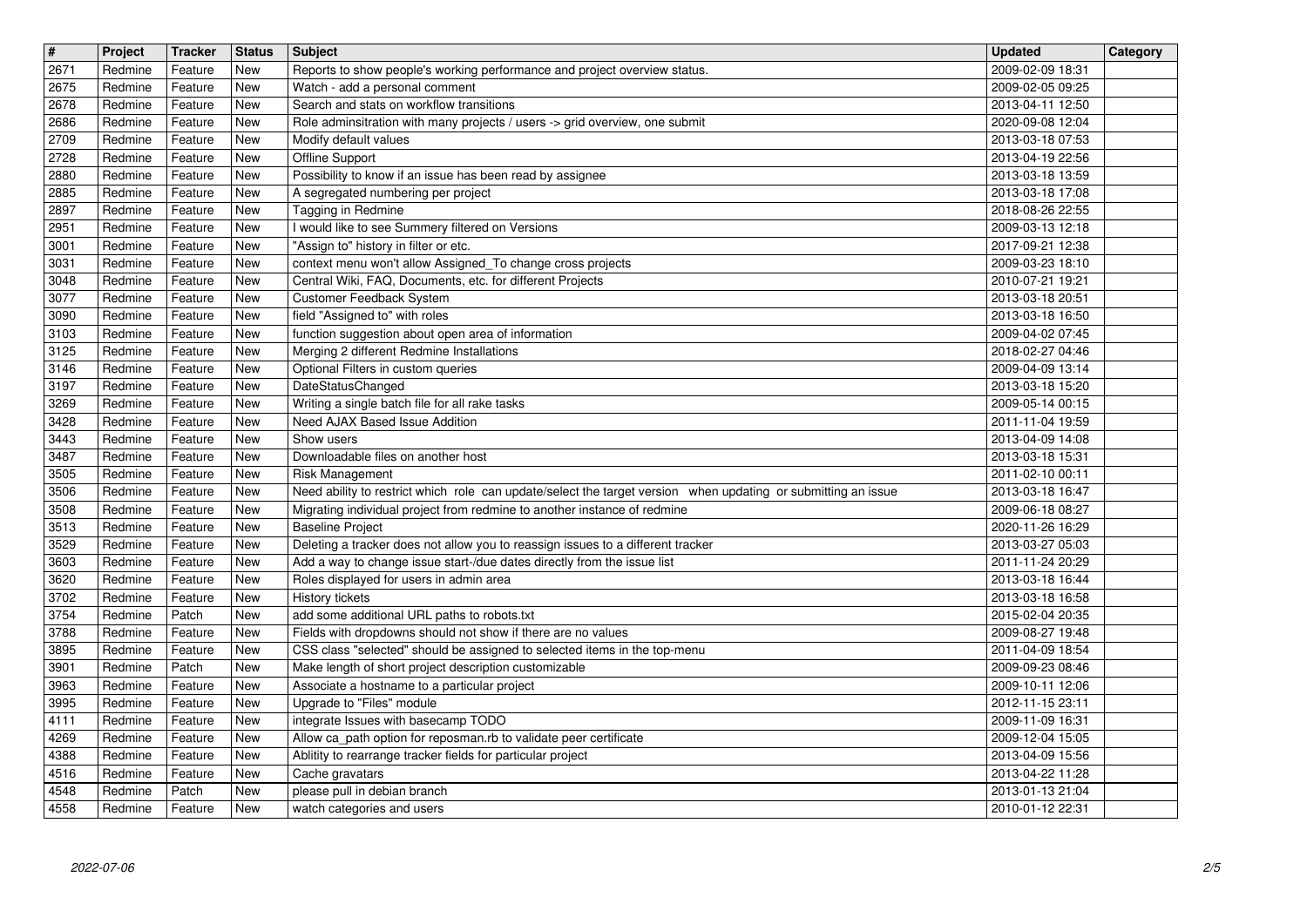| $\overline{\mathbf{H}}$<br>4580 | Project<br>Redmine | <b>Tracker</b><br>Patch | <b>Status</b><br><b>New</b> | <b>Subject</b><br>Run rake db:schema:dump after rake db:migrate_plugins                                                                                           | <b>Updated</b><br>2010-10-25 17:03   | Category |
|---------------------------------|--------------------|-------------------------|-----------------------------|-------------------------------------------------------------------------------------------------------------------------------------------------------------------|--------------------------------------|----------|
| 4588                            | Redmine            | Defect                  | New                         | In status form of version view, link to issues results limited.                                                                                                   | 2010-01-15 02:11                     |          |
| 4636<br>4826                    | Redmine<br>Redmine | Feature<br>Feature      | New<br>New                  | System-wide Object Label Settings and the general Open Pario Malaise<br>picker needed to find id's of related issues and projects etc                             | 2013-04-09 16:12<br>2010-07-08 17:53 |          |
| 4829                            | Redmine            | Feature                 | New                         | Write an installer                                                                                                                                                | 2010-02-13 05:31                     |          |
| 4960<br>4980                    | Redmine<br>Redmine | Feature<br>Feature      | New<br>New                  | Links to latest version of all files modified by a tickets associated revisions<br>Reference to a commit in a different project                                   | 2010-03-02 02:19<br>2010-03-03 20:54 |          |
| 5017<br>5078                    | Redmine<br>Redmine | Feature<br>Feature      | New<br>New                  | Custom columns on Admin/Users page<br>Documental Repository vía JCR                                                                                               | 2010-03-09 16:42<br>2010-03-15 09:57 |          |
| 5161                            | Redmine            | Feature                 | New                         | Ability to backup a project                                                                                                                                       | 2010-03-23 21:26                     |          |
| 5273<br>5391                    | Redmine<br>Redmine | Defect<br>Feature       | New<br>New                  | Unable to configure PluginSimpleCI plugin - custom fields list is empty<br>progression of versions *per* *branch*                                                 | 2010-04-08 16:58<br>2011-01-07 18:24 |          |
| 5420<br>5428                    | Redmine            | Feature                 | New<br>New                  | User support helper script<br><b>Featured Files</b>                                                                                                               | 2010-10-25 16:58                     |          |
| 5430                            | Redmine<br>Redmine | Feature<br>Feature      | New                         | Project-Specific Default Priority                                                                                                                                 | 2010-05-03 09:33<br>2017-12-08 20:15 |          |
| 5483<br>5516                    | Redmine<br>Redmine | Feature<br>Feature      | New<br>New                  | Change subtask view<br>A new field for Quality Assist                                                                                                             | 2011-04-03 11:17<br>2010-05-12 22:17 |          |
| 5537                            | Redmine            | Feature                 | New                         | Simplify Wiki cross-page linking                                                                                                                                  | 2011-05-06 10:46                     |          |
| 5640<br>5658                    | Redmine<br>Redmine | Feature<br>Feature      | New<br>New                  | Write access to the repository. Or the link between the repository and the other sections.<br>Add item on AJAX context menu to display details of selected issues | 2011-03-29 12:55<br>2010-06-08 23:27 |          |
| 5799<br>5825                    | Redmine<br>Redmine | Feature<br>Feature      | New<br>New                  | Add user management and group management permissions<br>Fine grained permissions - per project                                                                    | 2010-07-01 15:44<br>2010-07-06 15:21 |          |
| 5836                            | Redmine            | Feature                 | New                         | Add "edit subject" (rename) function to context menu                                                                                                              | 2010-07-08 03:52                     |          |
| 5863<br>5916                    | Redmine<br>Redmine | Feature<br>Feature      | New<br>New                  | Remove All Plugins<br>Redmine Federation: interlinking between "joined" redmine installations                                                                     | 2013-04-10 13:50<br>2012-03-19 14:10 |          |
| 5938<br>5955                    | Redmine<br>Redmine | Feature<br>Feature      | New<br>New                  | Project Page Viewing and Collapsing of Subprojects<br>Hooks should provide all controller instance variables by default                                           | 2010-07-26 15:14<br>2010-07-27 06:44 |          |
| 6058                            | Redmine            | Feature                 | <b>New</b>                  | better sub project support                                                                                                                                        | 2011-01-18 20:48                     |          |
| 6059<br>6062                    | Redmine<br>Redmine | Feature<br>Feature      | New<br>New                  | Global links<br>Meeting tracker                                                                                                                                   | 2011-01-18 20:49<br>2010-08-26 18:24 |          |
| 6211<br>6212                    | Redmine<br>Redmine | Feature<br>Feature      | New<br>New                  | Make WikiWords and acronyms as wiki links<br>Page synonyms                                                                                                        | 2010-08-25 17:04<br>2010-08-25 17:12 |          |
| 6213                            | Redmine            | Feature                 | New                         | Common acronym definition                                                                                                                                         | 2010-08-25 17:28                     |          |
| 6214<br>6231                    | Redmine<br>Redmine | Feature<br>Feature      | New<br>New                  | Page name expansion for links<br>Version dependent to a subproject Version                                                                                        | 2010-08-25 17:25<br>2012-09-28 19:05 |          |
| 6257                            | Redmine            | Feature                 | New                         | show/hide Secrets (eg. Passwords) in Wiki Sites                                                                                                                   | 2014-04-25 04:48                     |          |
| 6321<br>6360                    | Redmine<br>Redmine | Feature<br>Feature      | New<br>New                  | Plugin web interface and web installation<br>Title attributes for major interface elements                                                                        | 2010-09-11 09:52<br>2010-09-10 20:09 |          |
| 6366<br>6367                    | Redmine<br>Redmine | Feature<br>Feature      | New<br>New                  | Due date on an issue should follow the associated release due date if it exists<br>Shorten links to tickets in comments to #1234 format on save                   | 2010-09-14 11:33<br>2010-09-12 06:39 |          |
| 6369                            | Redmine            | Feature                 | New                         | Add custom format field type that is Resolvers                                                                                                                    | 2010-09-12 06:51                     |          |
| 6380<br>6468                    | Redmine<br>Redmine | Feature<br>Defect       | New<br>New                  | filter in report<br>wrong update query in Issue model                                                                                                             | 2010-09-13 14:32<br>2010-10-11 12:39 |          |
|                                 |                    |                         |                             |                                                                                                                                                                   |                                      |          |
|                                 |                    |                         |                             |                                                                                                                                                                   |                                      |          |
|                                 |                    |                         |                             |                                                                                                                                                                   |                                      |          |
|                                 |                    |                         |                             |                                                                                                                                                                   |                                      |          |
|                                 |                    |                         |                             |                                                                                                                                                                   |                                      |          |
|                                 |                    |                         |                             |                                                                                                                                                                   |                                      |          |
|                                 |                    |                         |                             |                                                                                                                                                                   |                                      |          |
|                                 |                    |                         |                             |                                                                                                                                                                   |                                      |          |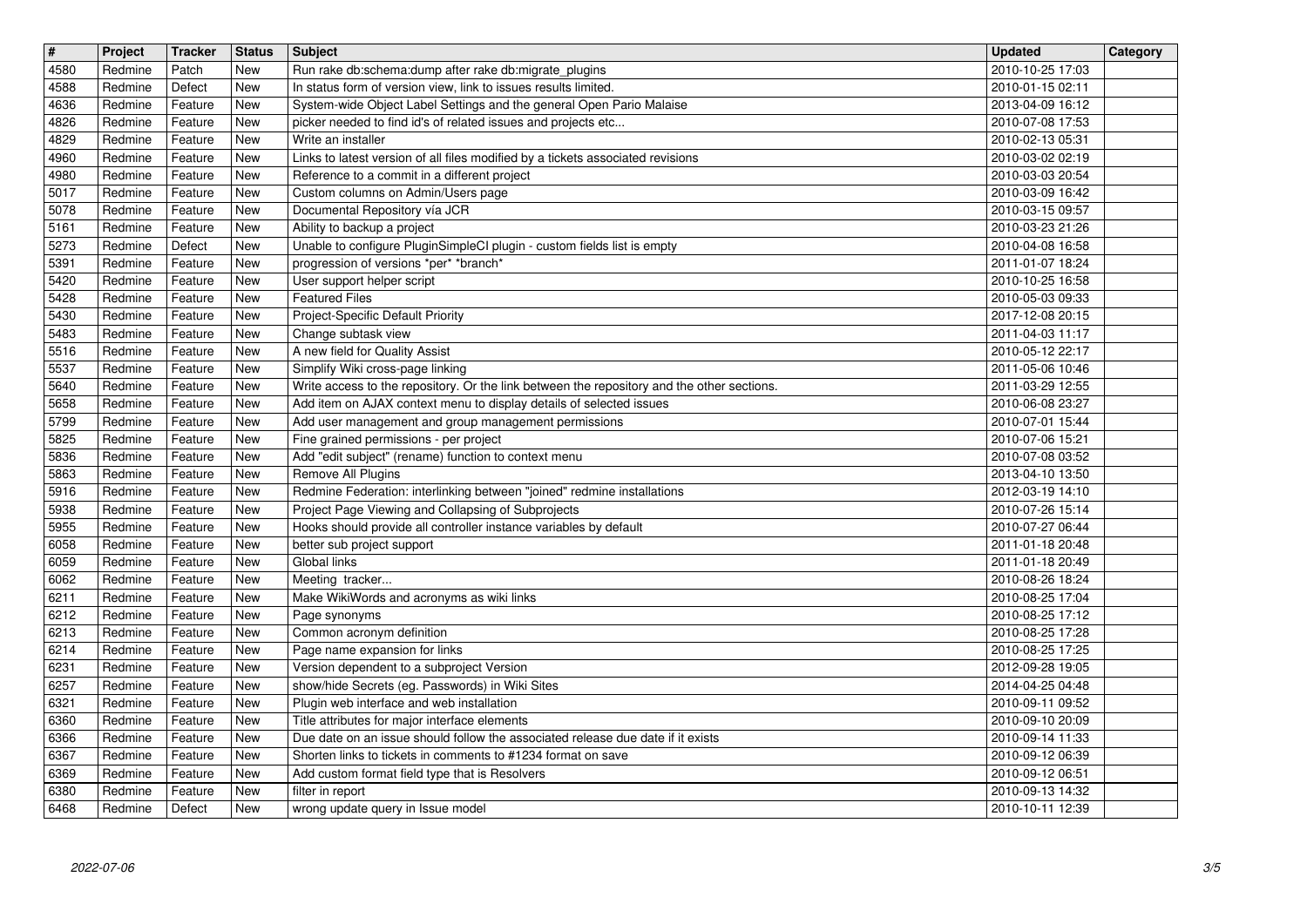| $\sqrt{t}$<br>6517 | Project<br>Redmine | Tracker<br>Feature | <b>Status</b><br>New | <b>Subject</b><br>Redmine on MochaUI                                                                                                                                  | <b>Updated</b><br>2013-03-20 18:16   | Category |
|--------------------|--------------------|--------------------|----------------------|-----------------------------------------------------------------------------------------------------------------------------------------------------------------------|--------------------------------------|----------|
| 6535               | Redmine            | Feature            | New                  | <b>Issue "Other Comments" Field</b>                                                                                                                                   | 2010-09-29 21:02                     |          |
| 6583<br>6643       | Redmine<br>Redmine | Defect<br>Feature  | New<br>New           | Separate non-subURI Redmine instances on the same machine cannot be logged into at once<br>real priorities                                                            | 2010-10-06 03:37<br>2010-10-25 16:14 |          |
| 6662               | Redmine            | Defect             | New                  | JavaScript is not minified for production use                                                                                                                         | 2010-10-14 17:43                     |          |
| 6665<br>6671       | Redmine<br>Redmine | Feature<br>Defect  | New<br>New           | Copy member settings between project<br>In version detail page of a project that has sub-projects when you click on a category of a sub-project it opens a wrong page | 2010-10-14 14:42<br>2010-10-14 13:43 |          |
| 6701<br>6805       | Redmine<br>Redmine | Feature<br>Feature | New<br>New           | Split the Enumerations admin panel to separate panels<br>add non-ambiguous ISO-ordered date/time formatting                                                           | 2010-11-27 00:40<br>2011-02-14 18:36 |          |
| 6807               | Redmine            | Patch              | <b>New</b>           | internal hostname included in back_url                                                                                                                                | 2010-11-02 19:17                     |          |
| 6808<br>6917       | Redmine<br>Redmine | Feature<br>Defect  | New<br>New           | first class citizenry for all types of fields in Redmine<br>respond_to_without_attributes? does not work from runner                                                  | 2010-11-02 19:31<br>2010-11-16 20:24 |          |
| 6951               | Redmine            | Defect             | New                  | Context Menu Broken on Mac                                                                                                                                            | 2010-11-24 16:04                     |          |
| 7105<br>7109       | Redmine<br>Redmine | Feature<br>Feature | New<br>New           | Popup menu for the Projects link<br>how to assign role for user while registering?                                                                                    | 2010-12-13 22:39<br>2010-12-14 19:50 |          |
| 7110<br>7151       | Redmine<br>Redmine | Feature<br>Defect  | New<br>New           | Api documentation tab<br>Custom Queries are not working when copied between projects                                                                                  | 2010-12-14 15:41<br>2011-01-07 05:35 |          |
| 7204               | Redmine            | Patch              | <b>New</b>           | Caching of public pages, requested from anonymous users (10x - 20x speed improvements)                                                                                | 2011-01-10 00:49                     |          |
| 7357<br>7388       | Redmine<br>Redmine | Defect<br>Feature  | New<br>New           | Filter with all Projects included<br>Add option in textarea to use tab to insert tab character in Description                                                         | 2013-04-13 09:26<br>2011-01-20 13:24 |          |
| 7441<br>7558       | Redmine<br>Redmine | Feature<br>Feature | New<br>New           | Need of charts bugs report<br>Built-in critical data backup                                                                                                           | 2011-01-25 18:19<br>2011-02-06 02:49 |          |
| 7617               | Redmine            | Feature            | New                  | Replicating a redmine instance geographically across continents                                                                                                       | 2011-02-15 07:24                     |          |
| 7972<br>8109       | Redmine<br>Redmine | Feature<br>Patch   | New<br>New           | Include SSL configuration in default setup procedure<br>Support for global permissions in acts_as_attachable                                                          | 2011-03-23 18:54<br>2011-04-08 23:09 |          |
| 8289<br>8567       | Redmine<br>Redmine | Defect<br>Feature  | New<br>New           | target version does not get propagated to subtasks<br>Move to capistrano for automation of installation/upgrade                                                       | 2018-08-30 09:10<br>2011-06-09 02:46 |          |
| 8595               | Redmine            | Feature            | <b>New</b>           | Standards Adoption / Contribution                                                                                                                                     | 2011-07-14 18:20                     |          |
| 8598<br>8657       | Redmine<br>Redmine | Feature<br>Defect  | New<br>New           | links to email for any user<br>CSV export fails when issue has too much text                                                                                          | 2011-06-16 17:13<br>2011-06-21 14:24 |          |
| 8837<br>8966       | Redmine<br>Redmine | Defect<br>Feature  | New<br>New           | RSS feed reports anonymus and the correct (named) user is in the changeset<br>Support for keyword substitution in SVN                                                 | 2011-07-18 17:43<br>2011-08-11 16:26 |          |
| 8977               | Redmine            | Defect             | New                  | user doesn't show up in the author filter dropdown when querying for issues                                                                                           | 2021-11-22 20:32                     |          |
| 9133<br>9138       | Redmine<br>Redmine | Feature<br>Defect  | New<br>New           | improve error message about missing priority field<br>db:encrypt used "can't convert nil into String" "undefined method `destroy' for {}:Hash"                        | 2011-08-29 19:39<br>2011-08-29 10:39 |          |
| 9319               | Redmine            | Patch              | New                  | Prevent passing :label option to HTML tag in TabularFormBuilder                                                                                                       | 2011-09-26 14:16                     |          |
| 9604<br>9811       | Redmine<br>Redmine | Feature<br>Defect  | New<br>New           | Make project name in Actvity stream items as link<br>SaveFileDialog popsup on various links                                                                           | 2011-11-21 06:20<br>2012-01-30 12:18 |          |
| 9881<br>10011      | Redmine<br>Redmine | Defect<br>Feature  | New<br>New           | View 1st diff: Rendering common/error (404)<br>Ability to mark the current task                                                                                       | 2011-12-27 13:44<br>2012-01-23 13:03 |          |
| 10012              | Redmine            | Defect             | New                  | Press EDIT in repository in last SVN version doesn't show any page<br>Problem with issue updates through feeds                                                        | 2012-01-21 10:57                     |          |
| 10014<br>10058     | Redmine<br>Redmine | Defect<br>Feature  | New<br>New           | Hide list of members                                                                                                                                                  | 2012-01-17 15:12<br>2012-01-26 12:45 |          |
|                    |                    |                    |                      |                                                                                                                                                                       |                                      |          |
|                    |                    |                    |                      |                                                                                                                                                                       |                                      |          |
|                    |                    |                    |                      |                                                                                                                                                                       |                                      |          |
|                    |                    |                    |                      |                                                                                                                                                                       |                                      |          |
|                    |                    |                    |                      |                                                                                                                                                                       |                                      |          |
|                    |                    |                    |                      |                                                                                                                                                                       |                                      |          |
|                    |                    |                    |                      |                                                                                                                                                                       |                                      |          |